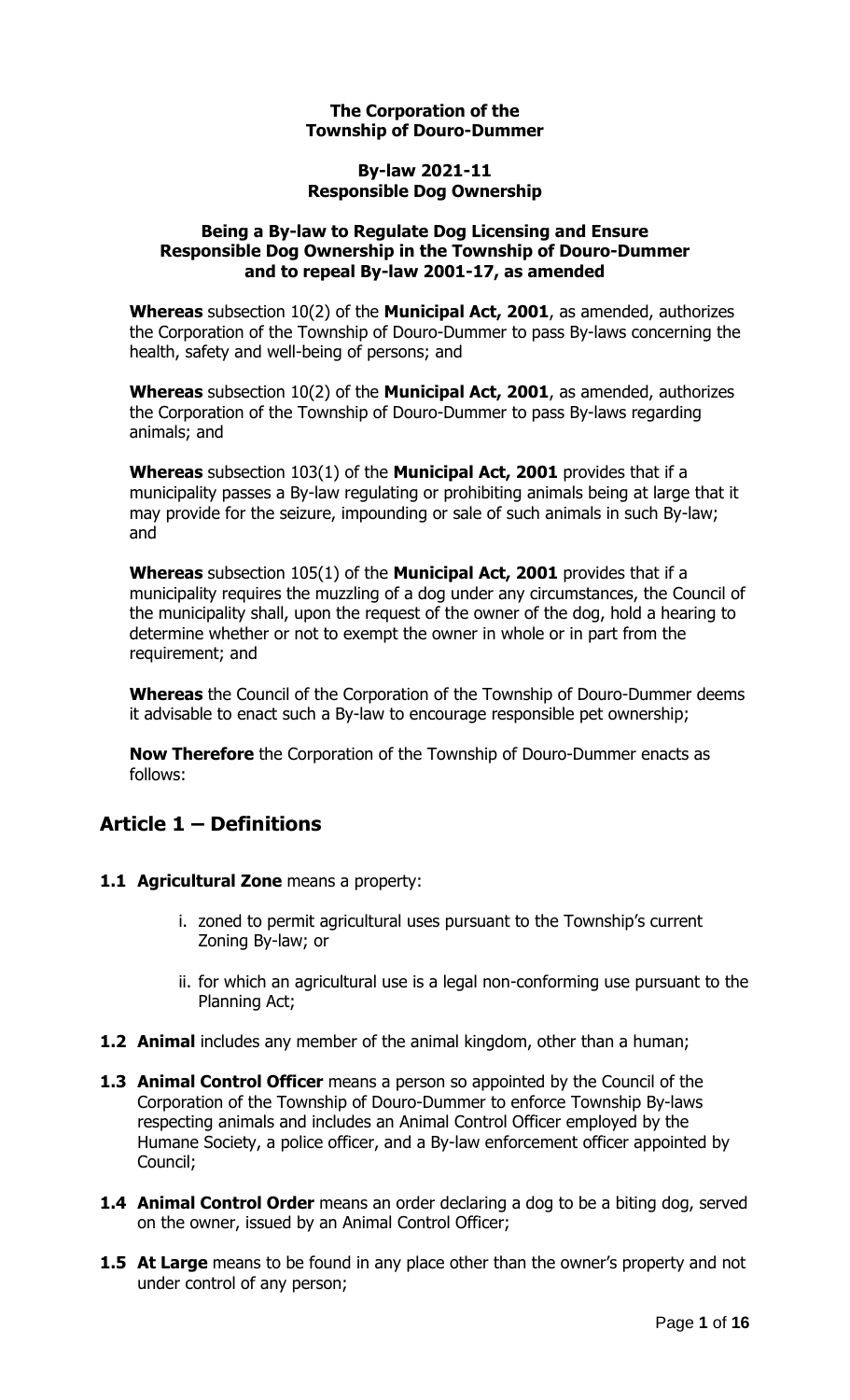- **1.6 Bite** includes the breaking, puncturing or bruising of the skin of a person or a domestic animal caused by the tooth or teeth of a dog and "bitten" has a corresponding meaning;
- **1.7 Biting Dog** includes a dog that:
	- i. in the absence of a mitigating factor, has attacked, bitten, or caused physical injury to a person or a domestic animal;
	- ii. in the opinion of an Animal Control Officer, is likely to attack, bite or cause physical injury to a person or domestic animal; or
	- iii. a dog that has been declared vicious or a biting dog in another municipality in Ontario;
- **1.8 Clerk** means the corporate secretary of the Township and also means their designate;
- **1.9 Commercial Event** includes an event where a fee is charged for entrance or participation, or goods or services are displayed for sale and the person, group or corporation conducting the event is for-profit;
- **1.10 Committee** means, for the purpose of this By-law, Township of Douro-Dummer Council;
- **1.11 Distress** includes the state of being in need of proper care, water, food or shelter or being injured, sick or in pain or suffering or being abused or subject to undue or unnecessary hardship, privation or neglect;
- **1.12 Dog** includes a canine of any breed of domesticated dog or cross-breed domesticated dog, but does not include canines less than four months of age;
- **1.13 Domestic or Domesticated Dog** includes any dog kept by a person as a pet and includes a service animal, but does not include any dog not listed as an exception;
- **1.14 Dwelling** includes one or more connecting rooms used, or intended for use, as a housekeeping unit containing cooking, eating, sleeping, and sanitary facilities;
- **1.15 Enclosure** includes the structure, cage, fencing or apparatus utilized to keep the dog confined for safekeeping;
- **1.16 Humane Society** means the Peterborough Humane Society or any successor organization thereto;
- **1.17 Keep** means to own, or possess or harbour or to have custody of a dog and "keeps" and "keeper" have a corresponding meaning;
- **1.18 Kennel** means a commercial dog kennel, as defined in the Zoning By-laws of the Corporation of the Township of Douro-Dummer.
- **1.19 Leash** includes a leash attached to the collar or harness worn by a dog and of sufficient strength to restrain the dog;
- **1.20 Microchip** includes an approved Canadian standard encoded identification device implanted into an animal, which contains a unique code that permits or facilitates access to owner information, including the name and address of the owner of the animal;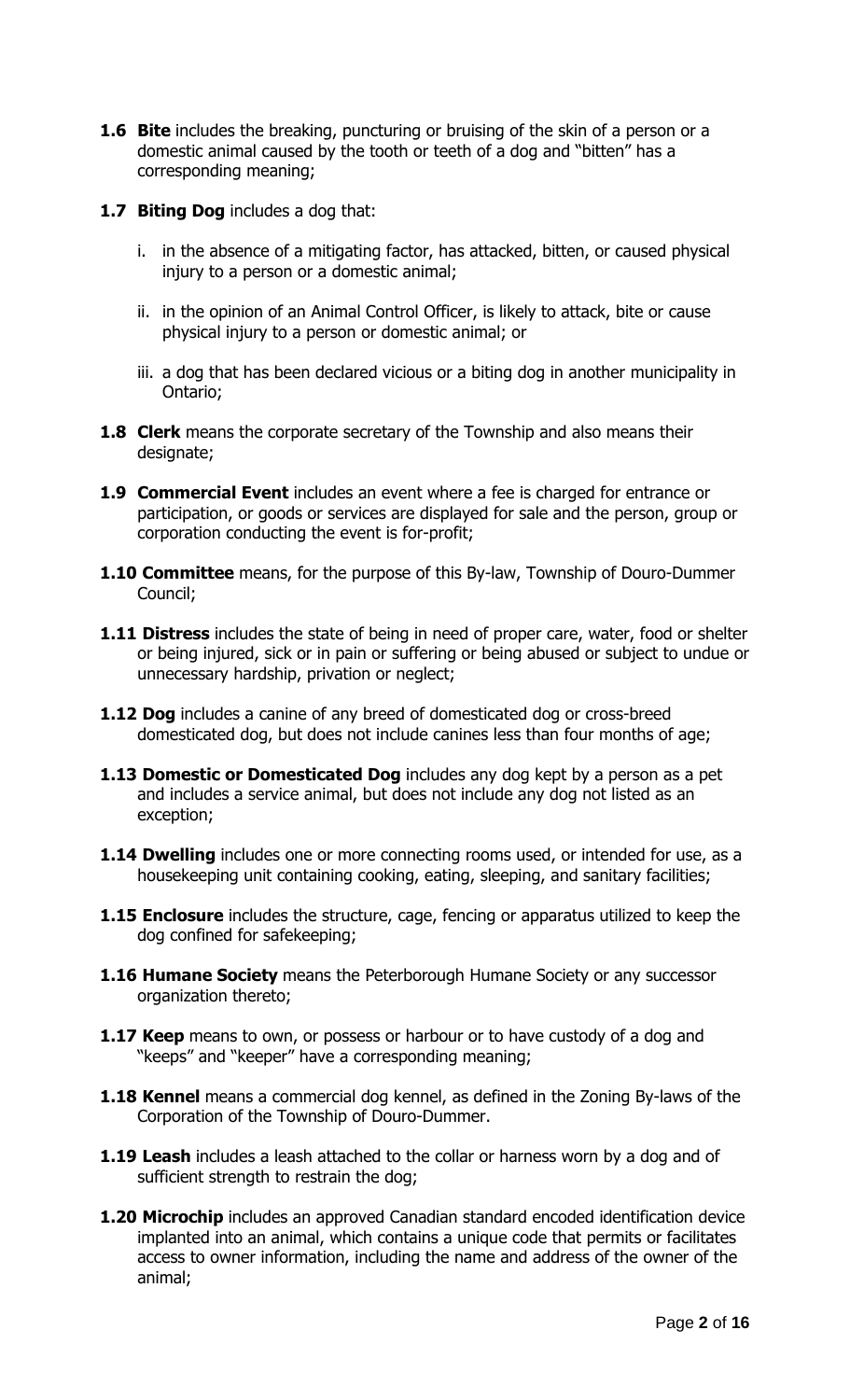- **1.21 Minor** is a person who has not achieved the age of 18 years of age;
- **1.22 Mitigating Factor** includes a circumstance that may excuse aggressive behaviour of a dog and, without limiting the generality of the foregoing, may include circumstances where:
	- i. the dog was, at the time of the aggressive behaviour, acting in defense of an attack by a person or aggressive animal; or
	- ii. the dog was, at the time of the aggressive behaviour, acting in defense of its young or reacting to a person or domestic animal trespassing without permission or colour of right on the property of its owner; or
	- iii. the dog was, at the time of the aggressive behaviour, being teased, provoked or tormented;
- **1.23 Muzzle** includes a humane fastening or covering device of adequate strength and design and suitable to the breed of the dog, that fits over the mouth of the dog and cannot be removed by the dog, so as to prevent the dog from biting;
- **1.24 Owner** means a person or persons who keeps a dog, and where the owner is a minor, the person responsible for the minor;
- **1.25 Owner's Property** includes the property, building or dwelling owned or occupied by the owner of an animal or dog, or any portion thereof;
- **1.26 Police Dog** includes a dog trained for and actually engaged in law enforcement for the police or other person duly appointed as a peace officer;
- **1.27 Possession or Harbouring** of a dog shall be deemed to occur when:
	- a. a person permits a dog to remain at or about the property or dwelling which s/he owns or occupies; or
	- b. a dog is habitually kept in the occupier's dwelling or on the owner's property;
- **1.28 Pound** includes premises that are used for the detention, maintenance or disposal of animals that have been impounded pursuant to an agreement between the Township and the Humane Society or the Dog Owners' Liability Act;
- **1.29 Prohibited Dogs** includes a dog of the type listed in Schedule "A", and includes animals whose ownership is prohibited under existing Provincial and Federal legislation;
- **1.30 Public Property** means any property owned by:
	- i. the Township ;
	- ii. any local board as defined in the Municipal Affairs Act;
	- iii. the federal, provincial or county government;

#### **1.31 Residential Zone** means a property:

- i. zoned to permit residential uses pursuant to the Township's current Zoning By-law; or
- ii. for which a residential use is a legal non-conforming use pursuant to the **Planning Act**;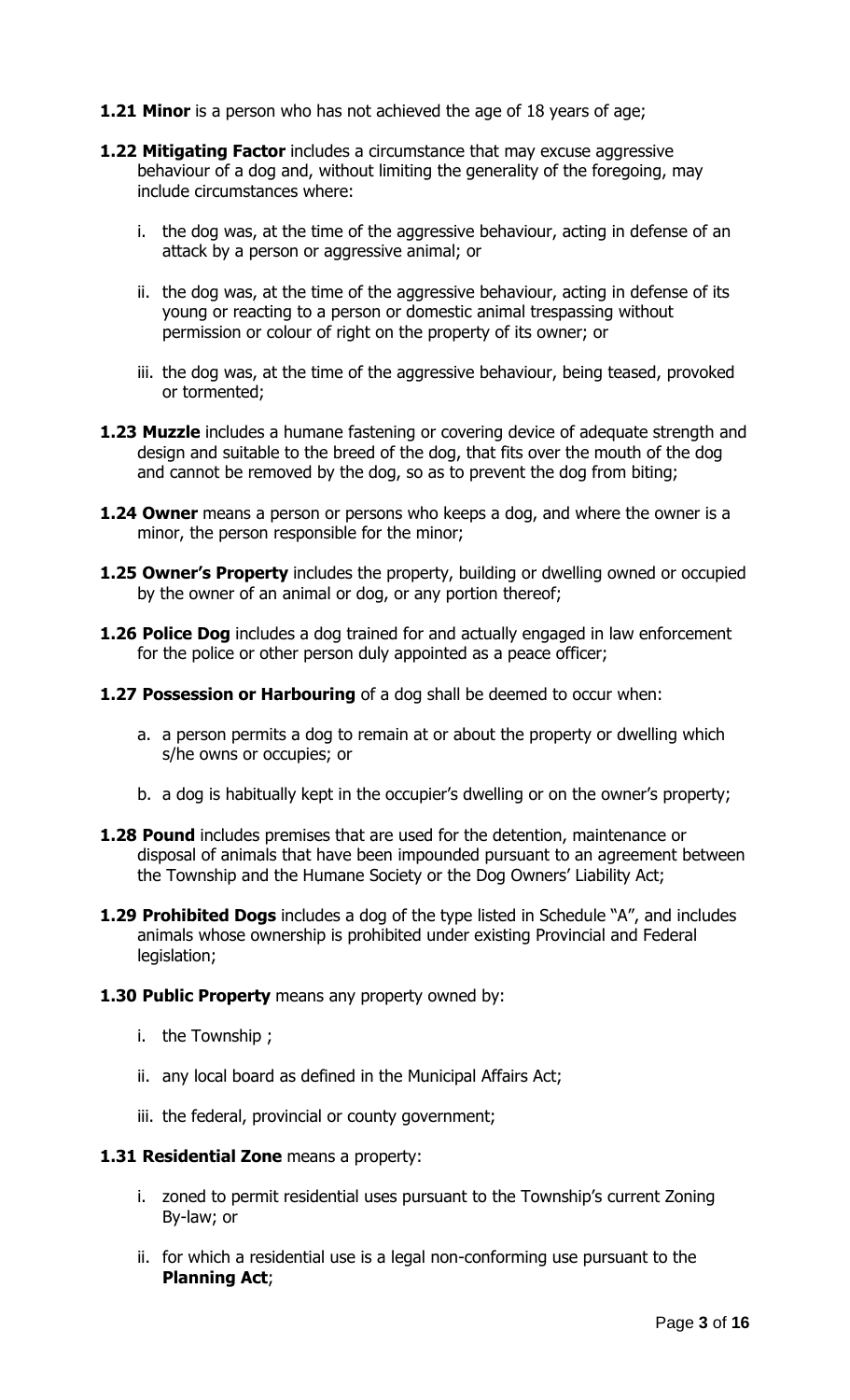**1.32 Safekeeping** of a dog means the provision of such security in order to prevent a dog from attacking or injuring a person or another animal or dog, or exposing such person or animal to infection or disease, and also includes the provision of an environment wherein the dog cannot be injured or infected by the enclosure, and in addition, the said enclosure shall not cause psychological or mental harm to the dog, which shall be ascertained by the distress caused to the dog in the said enclosure, so determined by a veterinarian or other dog expert;

#### **1.33 Service Dog** includes a dog if:

- i. it has been trained to provide assistance to a person with a disability that relates to a person's disability; and
- ii. it is readily identifiable that the dog is used by the person for reasons relating to his or her disability; or
- iii. the person provides a letter from a regulated health professional confirming that the person requires the dog for reasons relating to the disability; and
- iv. where an Article in this By-law sets out a maximum number of dogs allowed to be kept, a Service Dog shall not be included in the calculation;
- **1.34 Township** means the Corporation of the Township of Douro-Dummer or the geographical boundary of the municipality, as the case may be;
- **1.35 Under Control** means having the dog kept secure and in the possession of the keeper by means of a leash, chain or tether, or confined in a safe and secure enclosure in the possession of the keeper.

# **Article 2 –Dogs At Large**

- **2.1.** No owner of a dog shall permit his/her dog to be at large in the Township.
- **2.2.** No owner of a dog shall cause or permit a dog to be at large on the lands of any other person, provided, however, that this clause does not apply if the owner or the keeper have not intentionally or deliberately caused or permitted the dog to be at large and the owner or keeper has proceeded with proper dispatch to recover the dog according to law.
- **2.3.** No owner of a dog shall allow a dog to be at large and further every owner shall prevent dogs from being at large utilizing a suitable containment method considering the type of dog which it is required to contain. An Animal Control Officer may make an Animal Control Order requiring an enclosure to be repaired, replaced, or upgraded or otherwise reconstructed at the owner's expense.
- **2.4.** An Animal Control Officer may capture and take into custody a dog that is at large upon any property.
- **2.5.** Any person may humanely capture a dog found:
	- i. at large on his or her property; or
	- ii. at large on public property, and deliver the dog to the custody of an Animal Control Officer or the Humane Society.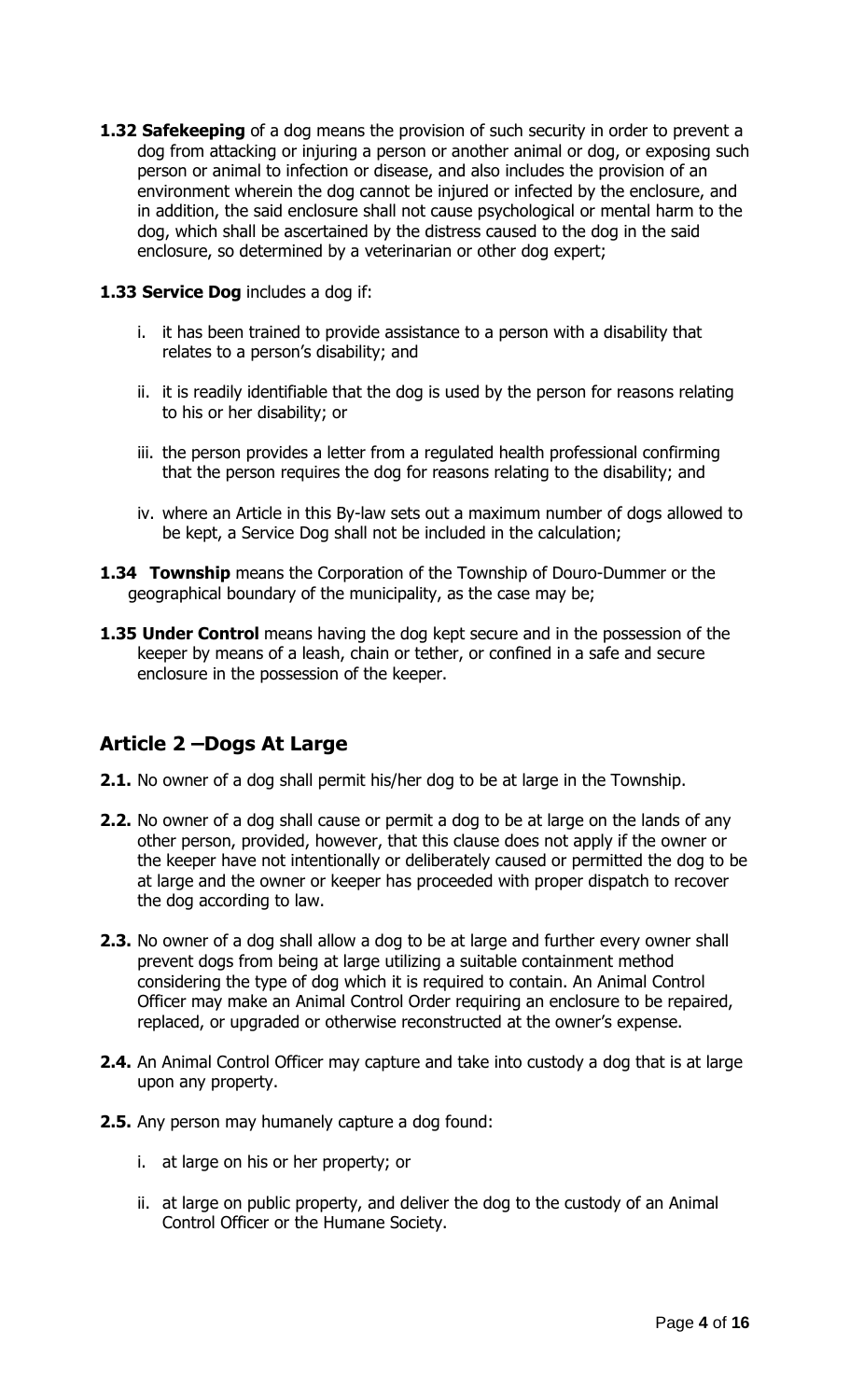# **Article 3 – Impounded Dogs**

- **3.1** The Humane Society is appointed as pound keeper for the purposes of this Bylaw.
- **3.2** Where an Animal Control Officer captures and takes into custody a dog running at large or has a captured dog delivered to him or her, the Animal Control Officer may in his or her discretion:
	- i. deliver the dog to the Humane Society;
	- ii. release the dog to its owner in accordance with Subsection 3.4;
	- iii. if the dog is sick or injured, deliver the dog to a licensed veterinarian;
	- iv. if the dog is severely sick, injured or vicious, can destroy the dog.
- **3.3** The Humane Society shall keep a record of every dog impounded, including:
	- i. the date it was impounded;
	- ii. a description of the dog;
	- iii. a description of any identification;
	- iv. the disposition made with respect to the dog.
- **3.4** Where a dog is impounded for being at large, the owner of the dog shall pay to the Humane Society reimbursement of its expenses with respect to the dog including:
	- i. the cost of taking the dog into custody, (impound fee) fixed at the amount set by the Humane Society;
	- ii. the daily boarding fees of the Humane Society for the care of the dog fixed in the amount set by the Humane Society;
	- iii. actual veterinarian fees incurred with respect to the dog.
- **3.5** No person shall retrieve an impounded dog from the Humane Society without payment of the expenses in full referred to Section 3.4.
- **3.6** Every owner shall retrieve the impounded dog from the Humane Society within 5 calendar days of the day of impound, excluding the day of impound and any statutory holidays.
- **3.7** Where a dog is not claimed by its owner within 5 calendar days, the dog may be sold or disposed of or destroyed in a humane manner.
- **3.8** Where a dog bears identification in accordance with this By-law, the Humane Society shall make at least one attempt to contact the owner in accordance with the information provided prior to selling or otherwise disposing of the dog.
- **3.9** Where a dog is injured or diseased before or after being taken into custody such that in the opinion of the Humane Society it should be destroyed without delay for humane reasons or for reasons of safety to persons dogs, the Humane Society may destroy dog in a humane manner without giving notice to the owner or permitting any person to reclaim the dog or offering it for sale.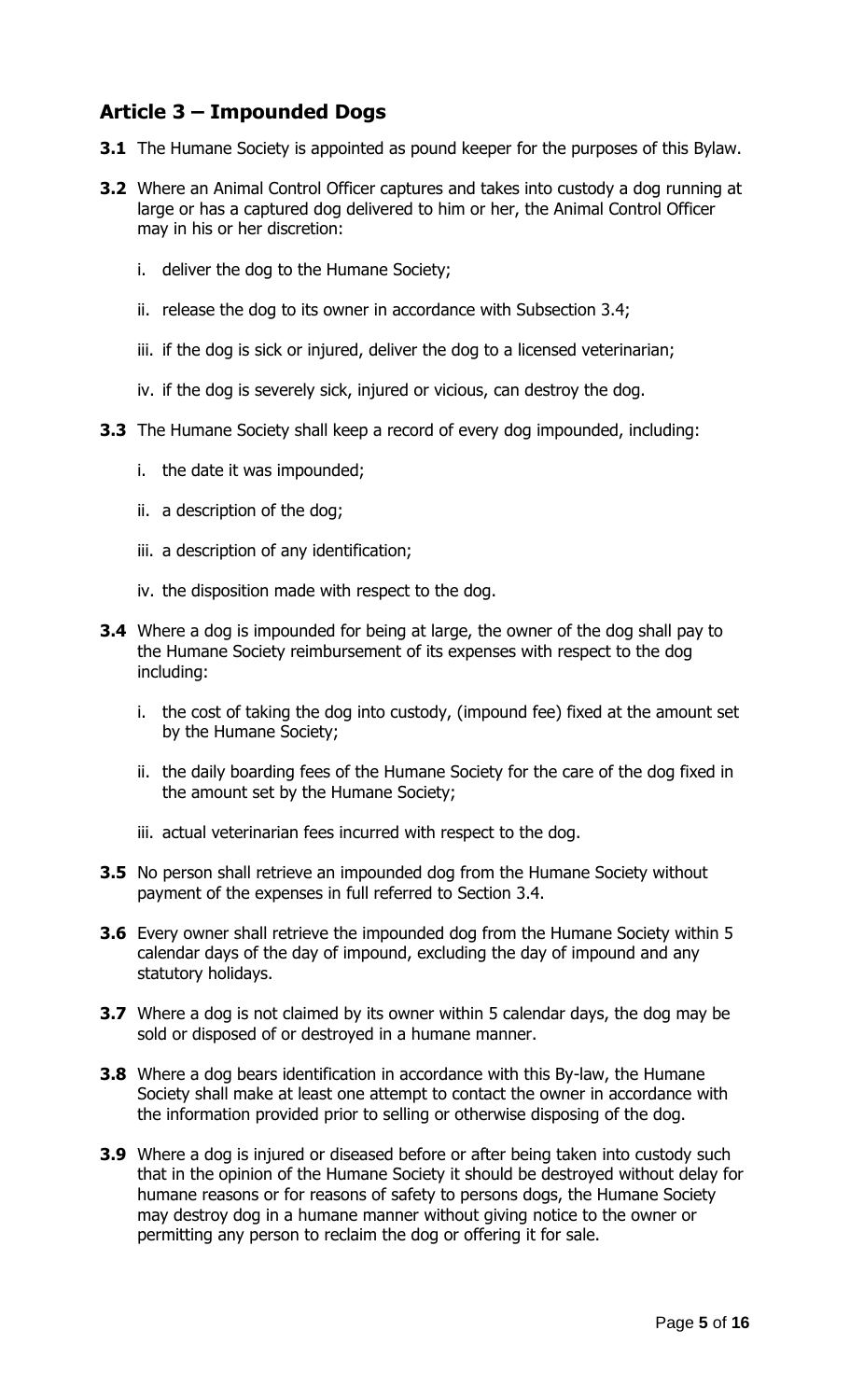- **3.10** An impounded dog not wearing an identification tag for the current year, or which has not been microchipped may be given an inoculation to provide temporary immunization against common diseases.
- **3.11** Where the Humane Society is entitled to sell or dispose of a dog and receives proceeds for the disposition, the proceeds of disposition shall be applied as follows in accordance with the Society's applicable fees and charges:
	- i. to the costs of taking the dog into custody, (impound fee).
	- ii. the daily boarding fee of the Humane Society for the care of the dog.
	- iii. actual veterinary fees incurred with respect to the dog;
	- iv. the costs of any damage caused by the dog in trespassing or being at large on the property of someone other than the owner; and
	- v. the residue, if any, to the owner if known, otherwise to be provided to the Township.

### **Article 4 – Licenses**

- **4.1** The owner of every dog shall cause the dog to be licensed under this By-law in accordance with the annual license fee as set out in the Township's User Fees Bylaw.
- **4.2** Within 7 calendar days of the later of becoming:
	- i. an owner of a dog required to be licensed under this By-law; or
	- ii. a resident of the Township if already an owner of a dog required to be licensed under this By-law;

every person shall obtain a license and pay the fee prescribed by the Township's User Fees By-law.

- **4.3** Every service dog shall be registered/licensed and receive a tag, but at no cost to the owner.
- **4.4** No person shall operate a kennel without obtaining a license and paying the fee prescribed in the Township's Tariff of Fees By-law.
- **4.5** All licenses shall be valid for one calendar year (January 1st December 31st) annually.
- **4.6** A record shall be kept by the Township and the Humane Society, showing the name and address of the owner of the dog and the serial number of the tag provided to the person.
- **4.7** Where an owner obtains a license for a dog under this By-law, the owner will be issued a Douro-Dummer Township identification tag. Every dog licensed under this By-law shall have their Douro-Dummer Township identification tag securely attached to a breakaway collar and attached to the dog at all times unless the dog:
	- i. is receiving veterinary treatment;
	- ii. is being cleaned;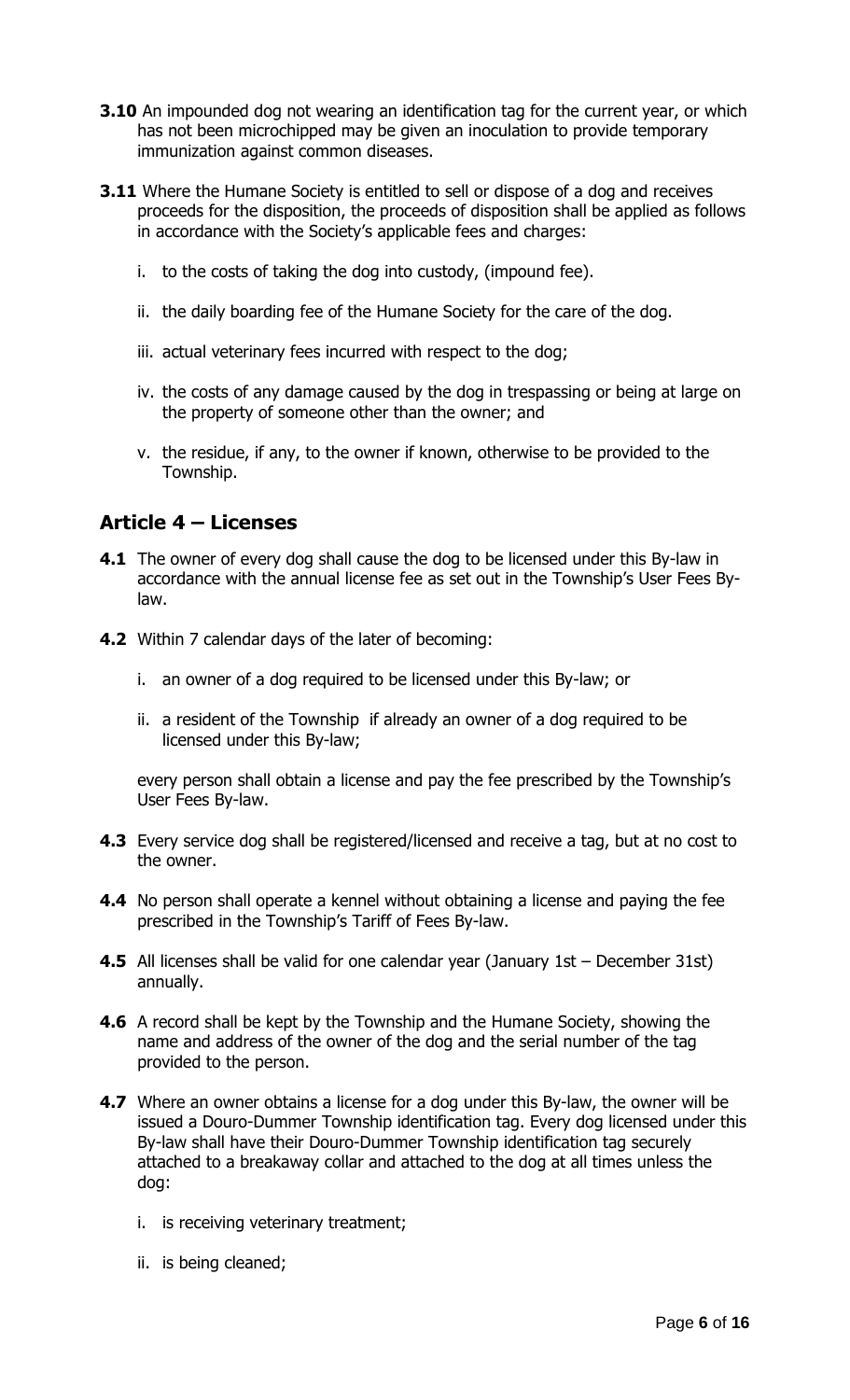- iii. otherwise cannot have the tag affixed because it would represent a danger to the dog;
- iv. the dog is being lawfully used for hunting.
- **4.8** No person shall place a Douro-Dummer Township identification tag upon any dog other than the dog for which it was obtained.
- **4.9** Tags which are lost may be replaced by providing sufficient proof that the license for the dog has been issued for the current year, and paying to the Township the applicable fee for each lost tag as prescribed in the Township's Tariff of Fees Bylaw.

## **Article 5 – Dogs - General**

- **5.1** The owner of every dog shall cause the dog to be licensed under this By-law in accordance with the annual license fee in the Township's User Fees By-law, and if available, the owner of such dog shall provide proof of current rabies immunization.
- **5.2** No person shall keep, or permit to be kept, in or about an owner's property in the Township, more than 3 dogs at any one time, with the exception of:
	- i. a registered and licensed shelter or pound;
	- ii. a kennel;
	- iii. dogs under the age of four months.
- **5.3** No owner of a dog shall permit the dog to be at large in the Township. A dog shall be deemed to be at large if it is found in any place other than the owner's property.
- **5.4** Every owner of a dog shall ensure that the dog is kept on a leash and under the control of a person when the dog is on any land in the Township unless:
	- i. the land is the premises of the owner of the dog;
	- ii. the land is owned by a person who has given prior consent to the dog being off the leash (e.g. leash free zone);
- **5.5** The owner of a dog shall forthwith remove, or cause to be removed, any excrement left by the dog on land within the Township. The owner shall dispose of the excrement in a proper refuse receptacle.
- **5.6** Every person who owns a dog shall remove excrement left by the dog from his or her premises in a timely manner.
- **5.7** Article 5.6 does not apply to:
	- i. a handler of a service dog, where the handler is unable to remove the excrement left by such dog due to physical disability or impediment; or
	- ii. a blind or visually impaired handler of a service dog if the excrement was left while the dog was off the premises of the handler and during the course of fulfilling its duties.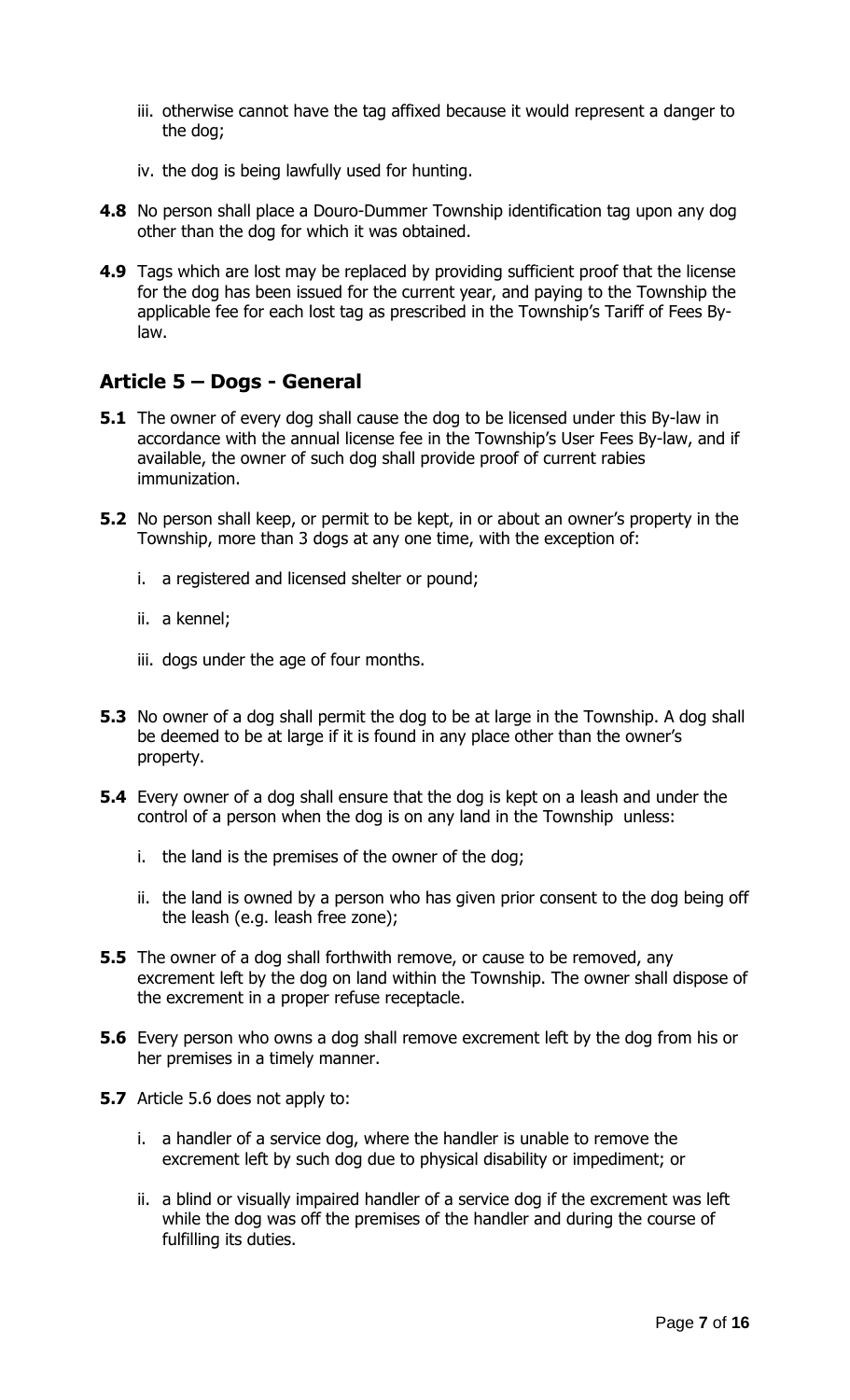# **Article 6 – Dogs – Biting**

- **6.1** No owner shall permit a dog to bite or attack a person or a domestic animal or another dog.
- **6.2** Where an Animal Control Officer has reason to believe that a dog is a biting dog, an Animal Control Officer may issue and serve upon the owner an Animal Control Order declaring the dog to be a biting dog.
- **6.3** A Committee, as defined, shall be established to conduct a hearing related to appeals to determine whether or not to exempt the owner in whole or in part from the Animal Control Order.
- **6.4** An Animal Control Order declaring a dog to be a biting dog shall set out such measures as are required by the owner of the dog to take in respect of such dog, which may include the following requirements:
	- i. the owner shall, when the dog is not securely inside the owner's dwelling but is otherwise on the owner's property, at all times keep the dog securely restrained in one of the following manners so as to prevent the dog from escaping and to prevent the dog from biting or causing injury to any person or domestic animal or dog entering onto the owner's property:
		- a. the dog shall be located within a securely fenced rear or side yard a minimum of 15m from a road as defined in the Township's Zoning By-law or the water's edge, where the fence is of sufficient dimension and design to prevent the dog from escaping from the yard, and any gate in such fenced yard shall be closed at all times when the dog is in the fenced yard and selfclosing and self-latching with the latching device at the top of and on the inside of the gate which the dog cannot open; or
		- b. the dog shall be located in a rear or side yard a minimum of 15m from a road as defined in the Township's Zoning By-law or the water's edge, within a fully enclosed pen or run of sufficient dimension, design and strength to be humane and to prevent the dog from digging its way out of or otherwise escaping from the enclosed pen or run and any gate in such an enclosure shall be closed at all times when the dog is in the enclosure and self-closing and self-latching with the latching device at the top of and on the inside of the gate which the dog cannot open; or
		- c. the dog shall be securely restrained within a rear or side yard a minimum of 15m from a road as defined in the Township's Zoning By-law or the water's edge, by means of a leash or chain to prevent the dog from escaping from the yard.
	- ii. the owner shall securely attach a muzzle to the dog at all times when the dog is in any place other than inside the owner's dwelling;
	- iii. the owner shall keep the dog under the physical control of a person 18 years of age or older by means of a non-retractable leash with a maximum length of 3 metres held by the said person at all times when the dog is in any place other than the owner's property;
	- iv. the owner shall have a microchip implanted in the dog, and proof of the implantation shall be supplied in writing to the Animal Control Officer within 30 calendar days of the issuance of the Animal Control Order, or on appeal, within 30 calendar days of the date of the Committee's decision, unless the Committee exempts the owner of this requirement;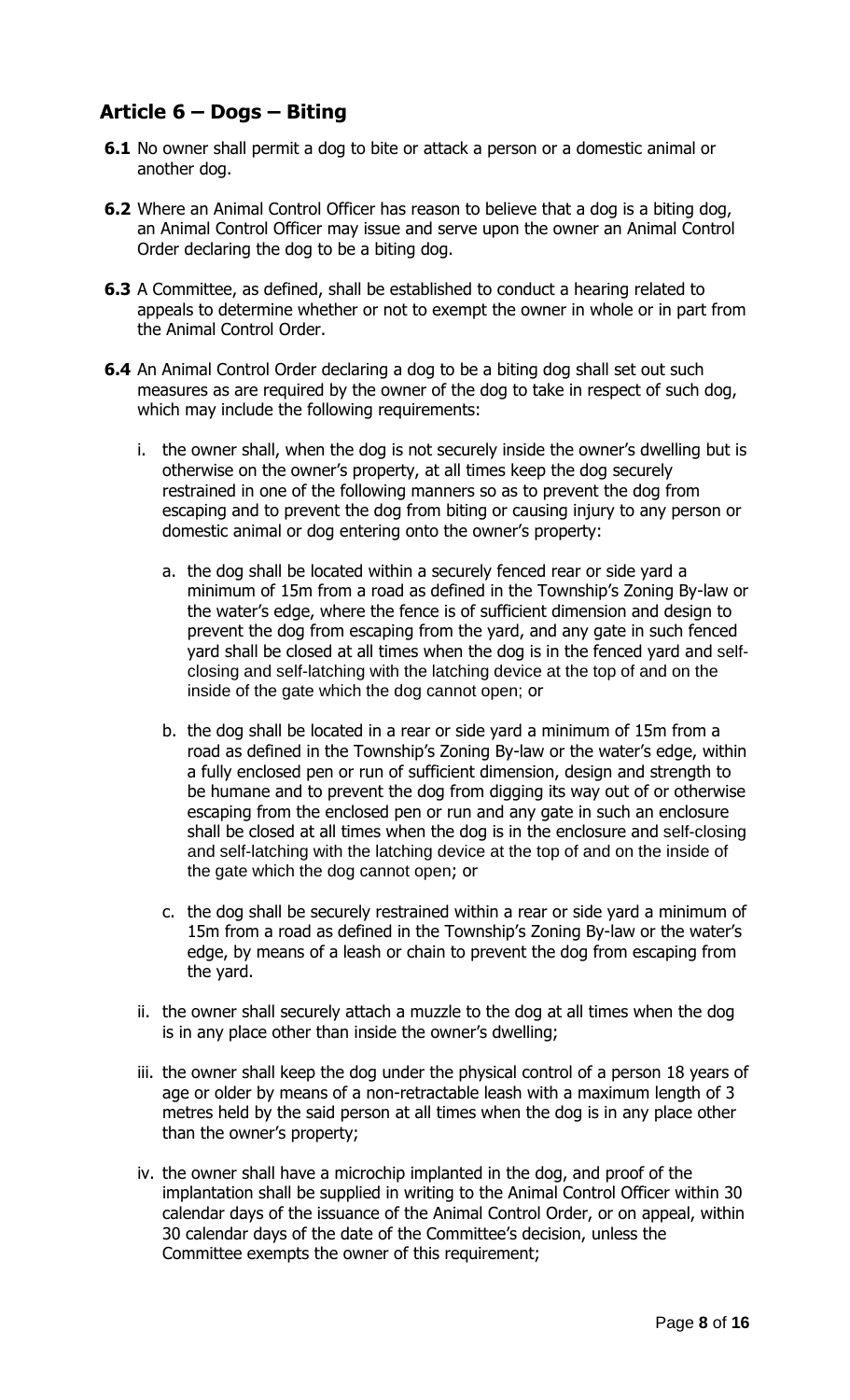- v. the owner shall provide to the Animal Control Officer a copy of all immunization records of the dog within 48 hours of service of the Animal Control Order;
- vi. the owner shall notify the Animal Control Officer within 48 hours of any changes to the residency or ownership of the dog;
- vii. the owner shall notify the Animal Control Officer within 48 hours of the death of the dog.
- **6.5** Every Animal Control Order shall include a statement advising the owner of the dog of the ability to make application for a hearing before the Committee in accordance with the provisions of this By-law.
- **6.6** Unless varied by the Committee on an appeal, a requirement of an Animal Control Order that the owner shall keep the dog leashed at all times when the dog is any place other than the owner's property shall apply to and be deemed to include all areas in the Township that may, from time to time, be designated as leash free zones.
- **6.7** An Animal Control Order may be served on the owner personally by handing it to the owner, but where the Animal Control Order cannot be given and/or served by reason of the owner's absence from the owner's property and/or by reason of evasion of service, the Animal Control Order may be given or served, by:
	- i. leaving it at the owner's last known or usual place of abode with an occupant thereof who appeared at least 16 years of age; or
	- ii. posting it in a conspicuous place upon some part of the owner's property and by sending a copy by regular mail; or
	- iii. sending it by prepaid registered mail to the owner at the address where he or she resides.
- **6.8** An owner of a dog may apply for and is entitled to a hearing before the Committee in respect of an Animal Control Order, provided the application for a hearing is made in writing and delivered to the Clerk within 15 calendar days after the Animal Control Order has been served.
- **6.9** An Animal Control Order takes effect when it is served on the person to whom it is directed, and remains fully in effect unless it has been varied by the Committee.
- **6.10** In accordance with subsection 105(4) of the **Municipal Act, 2001**, an application by the owner of a dog for a hearing under this By-law does not act as a stay of any requirement imposed by an Animal Control Order.
- **6.11** Upon receipt of an application for a hearing pursuant to the provisions of this Bylaw, the Clerk shall convene a meeting of the Committee and shall give the owner of the dog at least 7 calendar days written notice of the hearing.

The Committee may:

- i. confirm, vary, or reverse the declaration in an Animal Control Order that the subject dog is a biting dog, as the case may be;
- ii. confirm or vary any of the requirements of an Animal Control Order as the Committee considers appropriate;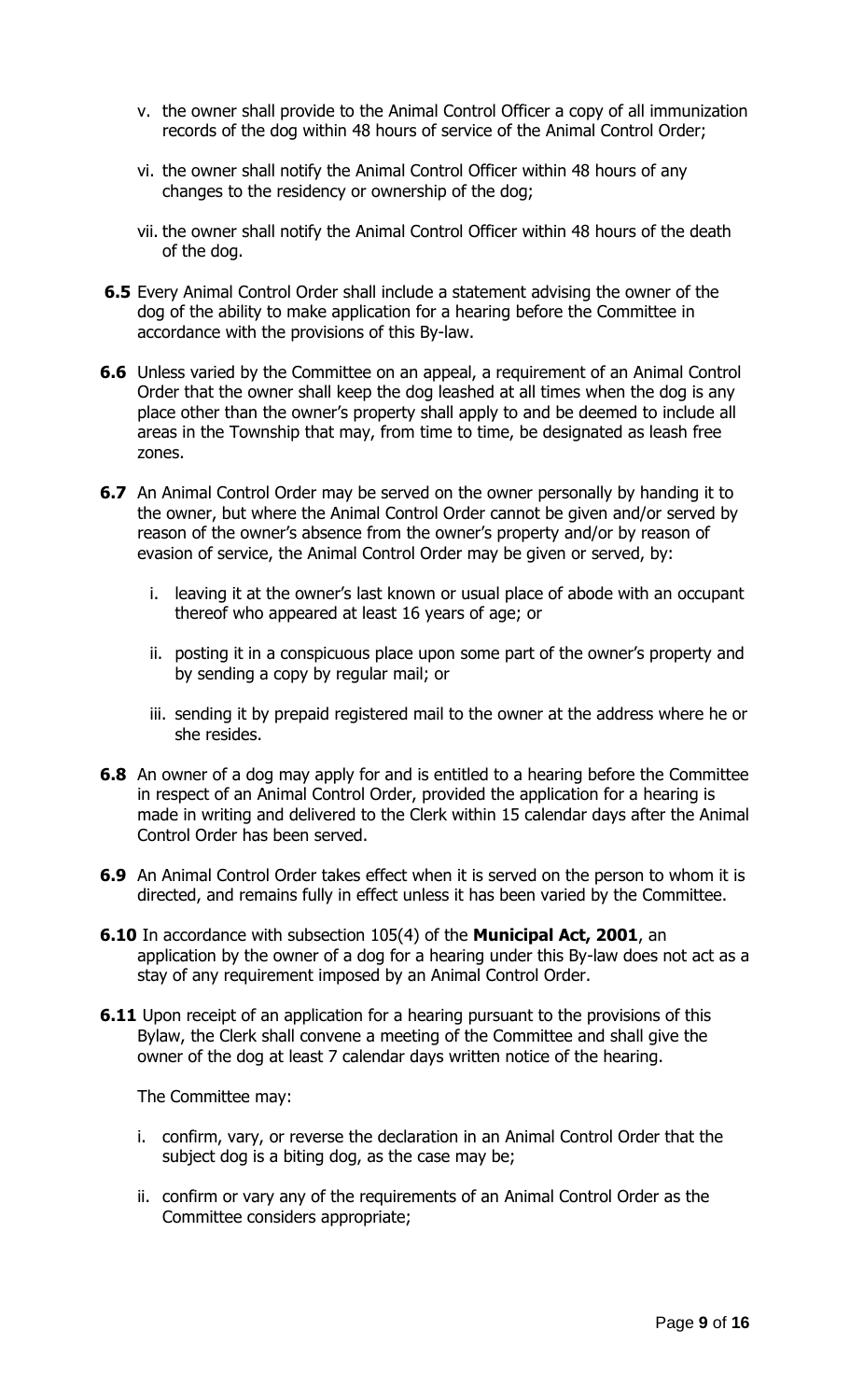- iii. exempt the owner of the dog in whole or in part from any of the requirements of an Animal Control Order, subject to such terms and conditions as the Committee considers appropriate;
- iv. impose conditions which, if fulfilled to the satisfaction of the Committee, will permit the Committee in its sole discretion to vary or exempt the owner from some or all of the terms or restrictions in the Animal Control Order; or
- v. combine any confirmation, variance, condition, or exemption of any of the requirements in an Animal Control Order as the Committee considers appropriate.
- **6.12** Any notice or document that has been served pursuant to the provisions of this By-law by prepaid registered or regular mail shall be deemed to have been received by the person to whom it is addressed on the 5th day after the day it is mailed.
- **6.13** No person shall:
	- i. fail to comply with an Animal Control Order;
	- ii. fail to restrain a dog that is required to be restrained pursuant to an Animal Control Order;
	- iii. fail to muzzle a dog that is required to be muzzled pursuant to an Animal Control Order; or
	- iv. fail to leash a dog that is required to be leashed pursuant to an Animal Control Order.

## **Article 7 – Exemptions**

- **7.1** Nothing in this By-law shall apply to prohibit the keeping of a dog in the following places or circumstances:
	- i. in a veterinary clinic or hospital under the care of a licensed veterinarian;
	- ii. by the Provincial Welfare Services Act;
	- iii. by a non-profit dog rescue organization such as Lakefield Animal or dog Welfare Society (LAWS), the Animal Rescue Krew and the Kawartha Turtle Trauma Centre.
	- iv. by the Humane Society;
	- v. in a retail pet shop, in relation to the keeping for sale or display of those dogs specified as an exception in Schedule "A";
	- vi. at an Agricultural Society event;
	- vii. by anyone licensed by the Provincial or Federal Government which permits the keeping of dogs under certain conditions;
	- viii. within educational facilities where dogs are being kept for study, research or teaching purposes;
	- ix. on the premises of a licensed circus, non-profit exhibition or commercial event, or authorized parade or procession and during such parade or procession if kept under control.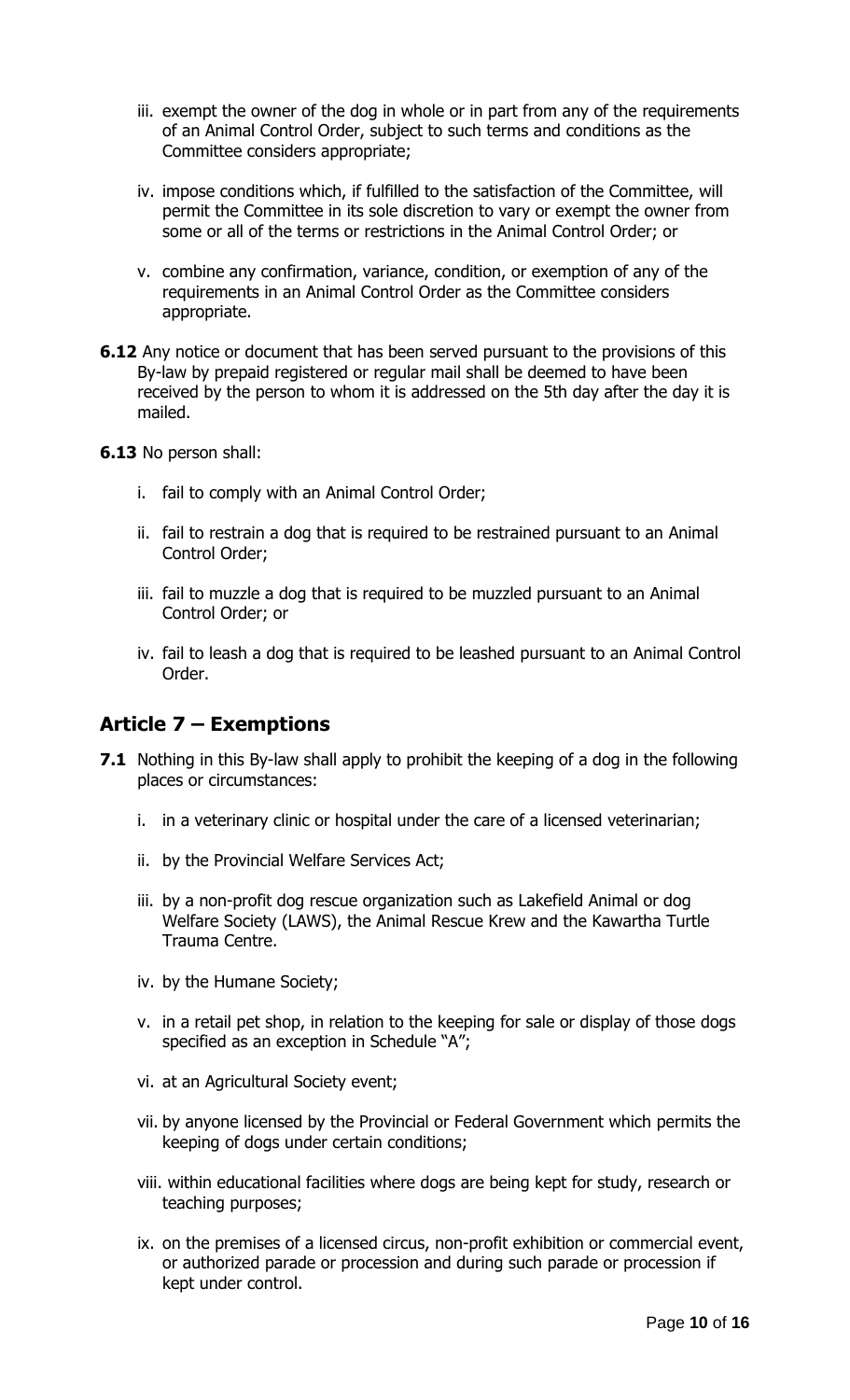- **7.2** Every person who keeps an animal in the Township shall ensure that the standards of care set out in the Regulations under the Provincial Animal Welfare Services Act, as amended, are provided for the animal.
- **7.3** Nothing under this article requires the Township to assume responsibility concerning distress or care of an animal, which is the obligation of the Provincial Animal Welfare Services, as designated.
- **7.4** This By-law does not apply to a police dog actually engaged in law enforcement.

# **Article 8 – Enforcement**

**8.1** This By-law may be enforced by a person or class of persons designated by Bylaw of the Council of the Township to enforce Township By-laws respecting dogs and includes an Animal Control Officer employed by the Humane Society, a police officer or a By-law enforcement officer.

# **Article 9 – Offences**

- **9.1** Every individual who contravenes any provision of this By-law, including those contained in any of the Schedules, is guilty of an offence and on conviction liable to a fine of not more than \$5,000.00, exclusive of costs, under the Provincial Offences Act, R.S.O. 1990, c. P.33, as amended; and
- **9.2** That any person who contravenes any provision of this By-law will be responsible for the inspection fees or costs incurred by the Township related to the administration and enforcement of this By-law in accordance with the Township's current User Fees By-law.
- **9.3** That any person who has unpaid fees/fines, if such amounts remain unpaid sixty (60) days following notification of the amounts owing, the Township has the right to collect any unpaid costs, including interest, as authorized by this By-law by adding such charges to the tax roll where they may be collected in a like manner as municipal taxes, all of which is in accordance with Section 398 of the Municipal Act, 2001, c.25, as amended.

# **Article 10 – Power of Entry**

**10.1** Pursuant to Section 436 of the **Municipal Act, 2001**, an Animal Control Officer, and anyone under the Officer's direction, may enter on land at any reasonable time for the purpose of carrying out an inspection to determine whether or not the requirements of the Responsible Dog Ownership By-law are being complied with.

# **Article 11 – Duty to Identify**

**11.1** Where an Animal Control Officer has reasonable grounds to believe that an offence has been committed by a person, the Animal Control Officer may require the name, address and proof of identity of that person and the person shall supply the required information. A failure by the person to supply the required information constitutes a hindrance or obstruction of the Animal Control Officer.

# **Article 12 – Severability**

**12.1** In the event any provision of this By-law is deemed invalid or void, in whole or in part, by any court of competent jurisdiction, the remaining terms and provisions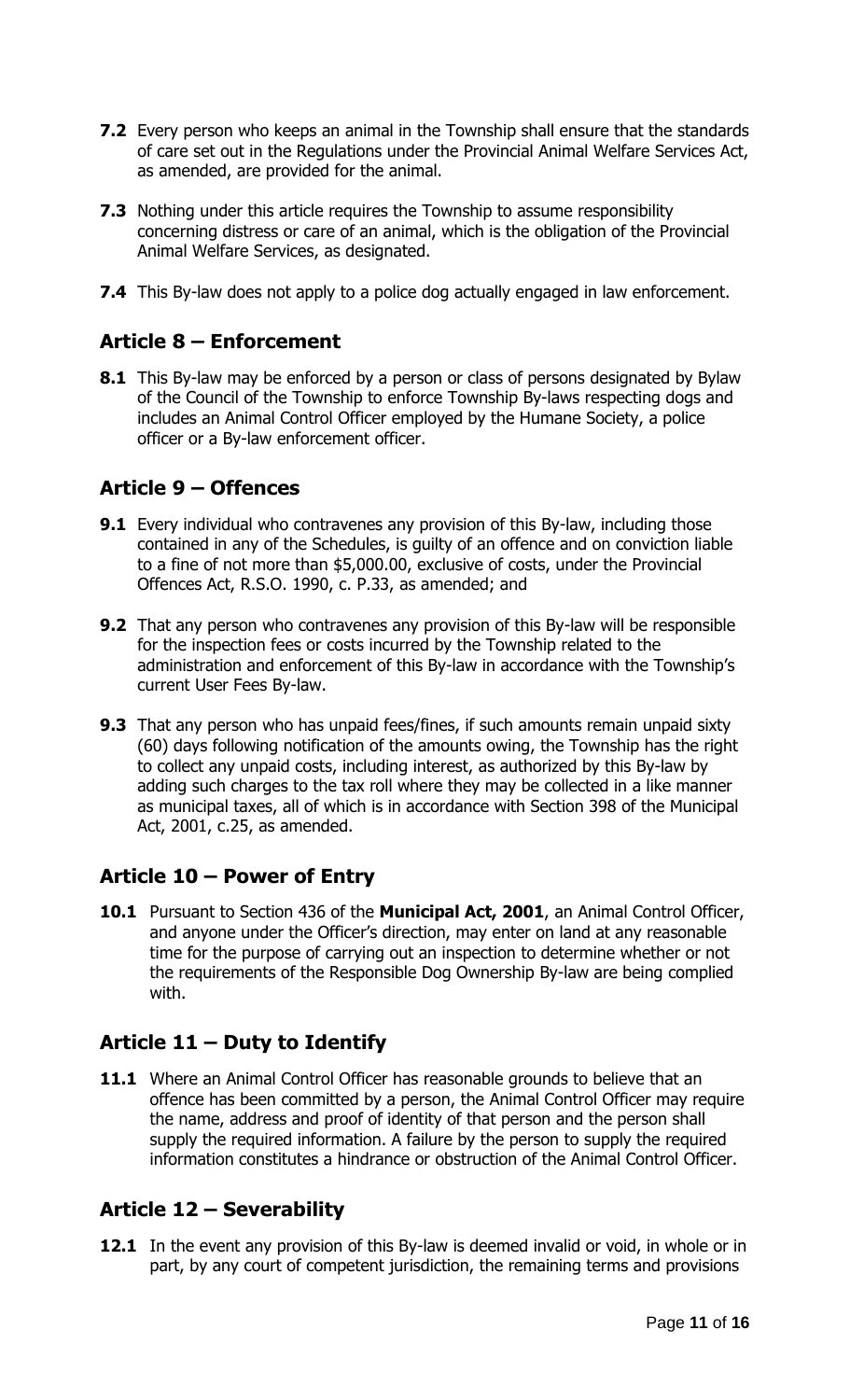shall remain in full force and effect unless the court makes an order to the contrary.

## **Article 13 – Transitional Provision**

**13.1** Notwithstanding the repeal of By-law 2001-17, and any amendments thereto, that By-law shall continue to apply to any acts, omissions or occurrences, and to any offences that took place prior to the enactment of this By-law.

## **Article 14 – Short Title**

**14.1** This By-law may be known as the "Responsible Dog Ownership By-law".

## **Article 15 – Interpretation**

**15.1** Whether any word, phrase or term defined in this By-law is capitalized or not, the use of that word, phrase or term is a reference to the defined word, phrase or term. Where the context requires, the plural shall mean the singular and vice versa.

## **Article 16 – Reference to Legislation**

- **16.1** Reference to any legislation shall include any and all amendments made thereto.
- **16.2** Reference in any document to a By-law repealed by this By-law shall be deemed to be reference to this By-law.

## **Article 17 – Effective Date and Repeal**

- **17.1** This By-law and the attached Schedules come into force on the date of its passage.
- **17.2** By-law 2001-17, as amended and its associated amending By-laws for licencing and registration of dogs are repealed on the date this Bylaw receives passage.

Passed in open Council this 15th day of January, 2021.

Mayor, J. Murray Jones

Deputy Clerk, Martina Chait-Hartwig

\_\_\_\_\_\_\_\_\_\_\_\_\_\_\_\_\_\_\_\_\_\_\_\_\_\_\_\_\_\_\_

\_\_\_\_\_\_\_\_\_\_\_\_\_\_\_\_\_\_\_\_\_\_\_\_\_\_\_\_\_\_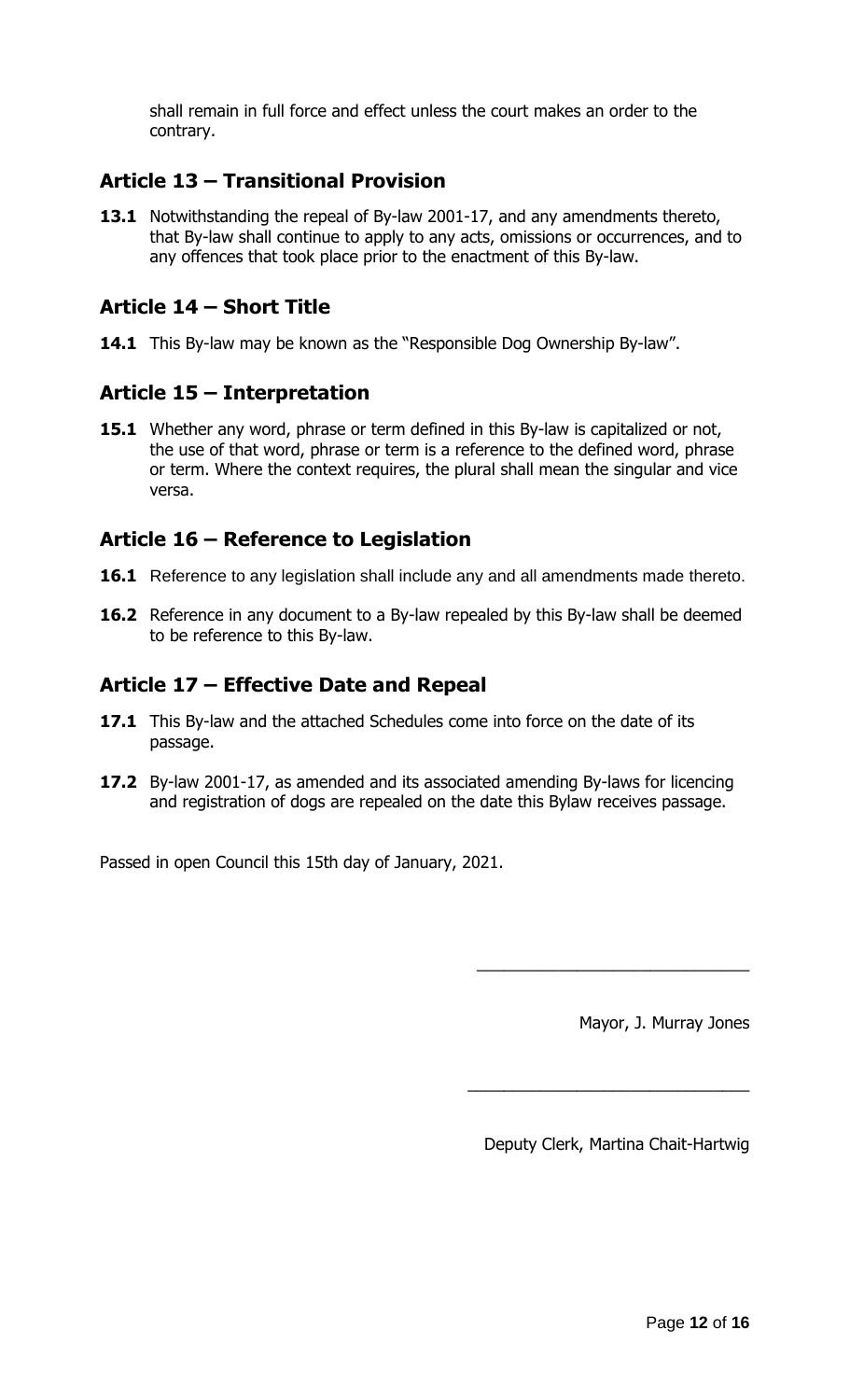# **Schedule "A" Prohibited Dogs**

| <b>Species</b>                                                                             | <b>Specifics</b>                                                               |
|--------------------------------------------------------------------------------------------|--------------------------------------------------------------------------------|
| Dogs whose ownership is<br>prohibited under existing Provincial<br>and Federal legislation |                                                                                |
| <b>Canidae</b>                                                                             | Except the domestic dog, but including<br>hybrid wolf dog or hybrid coyote dog |
| wild animal or dogs brought captive                                                        |                                                                                |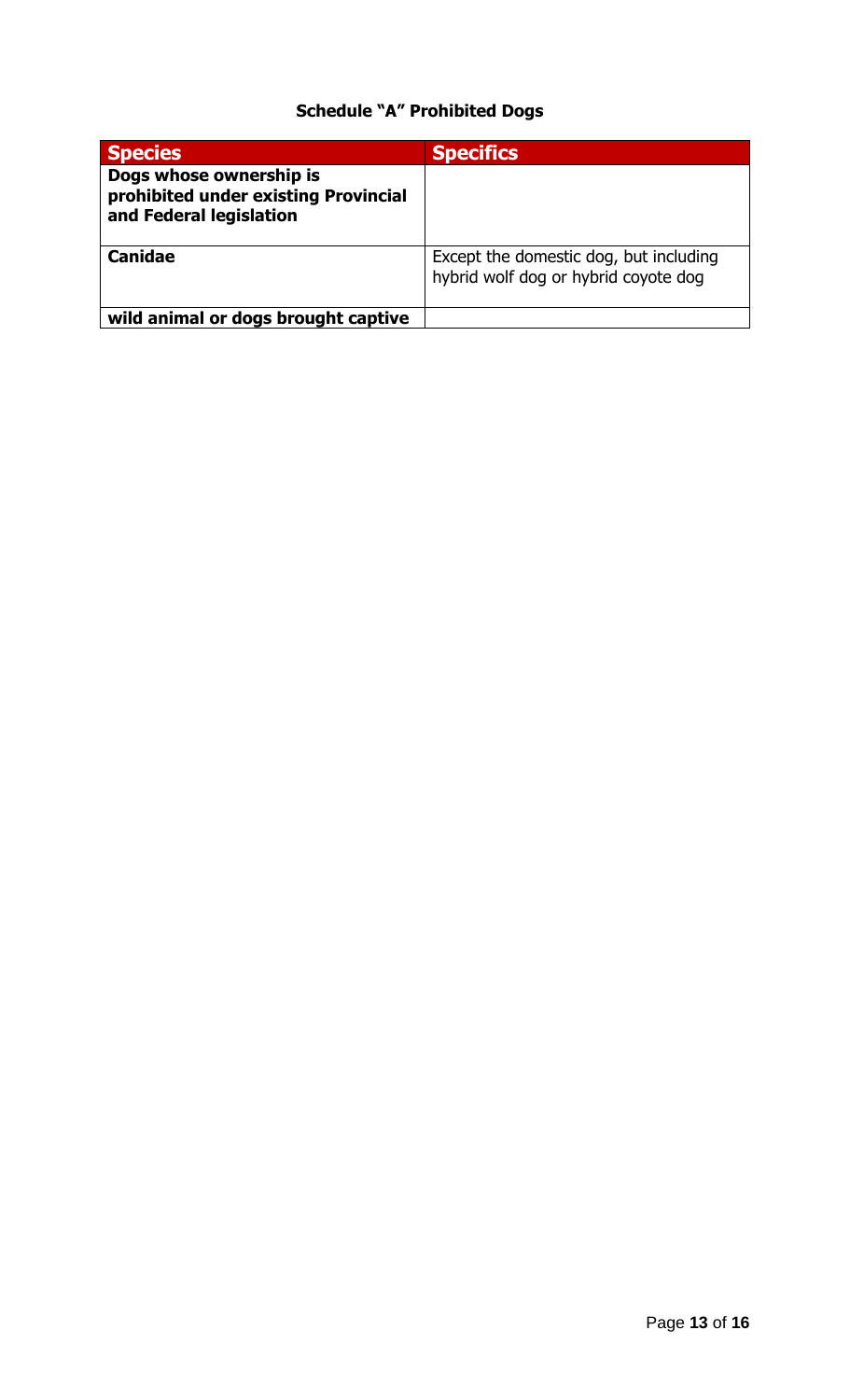## **Schedule "B"**

### **Township of Douro-Dummer Appeals Committee - Animal Control Orders Terms of Reference**

#### **Recitals**

- a. Dog Owners who receive an Animal Control Order, issued under the authority of the Township of Douro-Dummer Animal Control By-law, may appeal that Order to the Committee.
- b. The purpose of the Township of Douro-Dummer Appeals Committee is to provide a timely and final determination concerning the content of Animal Control Orders.
- c. The members appointed to the Township's Property Standards Committee shall act as the Douro-Dummer Appeals Committee with respect to Animal Control Orders.

### **1.0 Purpose of the Committee**

- 1.1 The Township of Douro-Dummer Appeals Committee (the "Committee") has the responsibility to hear and determine all appeals of Animal Control Orders in the Township of Douro-Dummer under the provisions of the Municipal Act, 2001 and By-law 2021-XX (the " Responsible Dog Ownership By-law ").
- 1.2 On an appeal, the Committee has the authority to do any of the following things if, in the Committee's opinion, it would be reasonable to do so based on its assessment of the evidence presented:
	- i. confirm, vary, or reverse the declaration in an Animal Control Order that the subject dog is a biting dog, as the case may be;
	- ii. confirm or vary any of the requirements of an Animal Control Order as the Committee considers appropriate;
	- iii. exempt the owner of the dog in whole or in part from any of the requirements of an Animal Control Order, subject to such terms and conditions as the Committee considers appropriate;
	- iv. impose conditions which, if fulfilled to the satisfaction of the Committee, will permit the Committee in its sole discretion to vary or exempt the owner from some or all of the terms or restrictions in the Animal Control Order; or
	- v. combine any confirmation, variance, condition, or exemption of any of the requirements in an Animal Control Order as the Committee considers appropriate.

## **2.0 Operation of the Committee**

- 2.1 Hearings by the Committee are attended by Committee members, Animal Control Officers, witnesses, and applicants and/or their representatives.
- 2.2 The Committee shall establish its own rules and of practice and procedure and the Committee may accept and weigh evidence in such manner as it deems fair, reasonable and expeditious.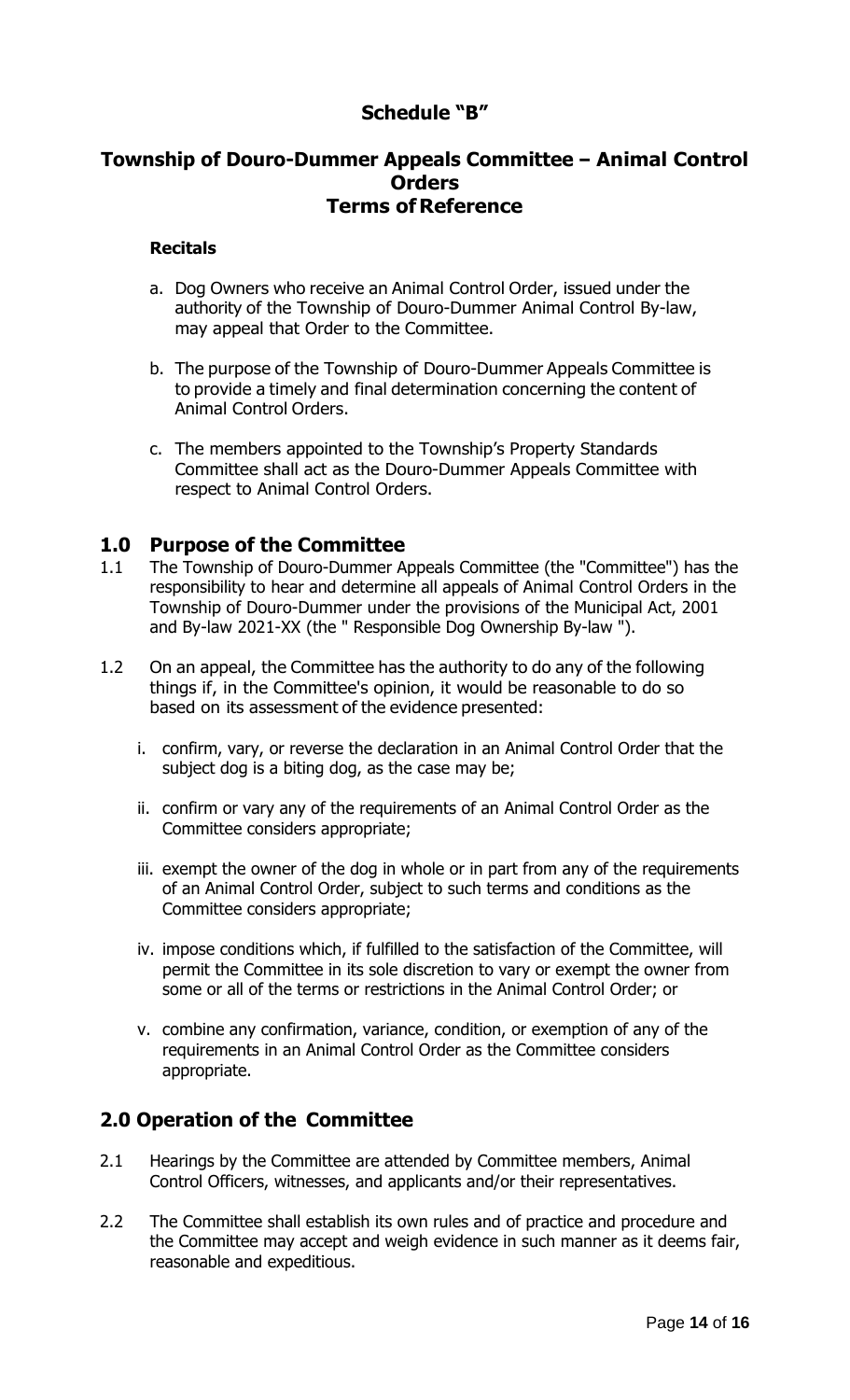- 2.3 The written decision of the Committee is final.
- 2.4 The decision of the Committee need not be unanimous, and in the event of a split decision, the majority decision shall be the Committee's final decision.
- 2.5 No appeal shall be heard and determined unless at least 3 Committee members are present for the entire hearing.
- 2.6 In the event that a majority of Committee is satisfied that the appellant and/or the Animal Control Officers were provided with reasonable notice of the hearing, and if one or more of the appellant or the Animal Control Officer is not present at the hearing, the Committee may:
	- a. Adjourn the hearing to another date; or
	- b. Confirm the existing Animal Control Order.
- 2.7 Only in extraordinary circumstances, which are within the Committee's discretion to determine, shall more than one adjournment be granted to an appellant.

## **3.0 Term of Office**

- 3.1 The appointed members of the Committee shall hold office for a term concurrent with the term of Council, but every member shall continue in office until his/her successor is appointed.
- 3.2 Any member of the Committee whose term of office has expired is eligible for reappointment.
- 3.3 When a member ceases to be a member before the expiration of his or her term, Council will appoint another eligible person for the unexpired portion of the term.

## **4.0 Composition of the Committee**

- 4.1 The Committee shall consist of at least 3 members.
- 4.2 The Committee will select a Chair. A designated Township staff member shall act as Secretary.

## **5.0 Role of Committee Members**

- 5.1 It is the duty of the Chair to: a. preside at all hearings of the Committee;
	- b. call the hearing to order;
	- c. swear in the Animal Control Officer, appellant and all witnesses; and
	- d. determine in conjunction with the other Committee members the Committee's procedure.
- 5.2 It is the duty of the Secretary to:
	- a. ensure that the appellant and the Animal Control Officer who issued the Animal Control Order are informed of the hearing date at least 7 calendar days prior to the hearing.